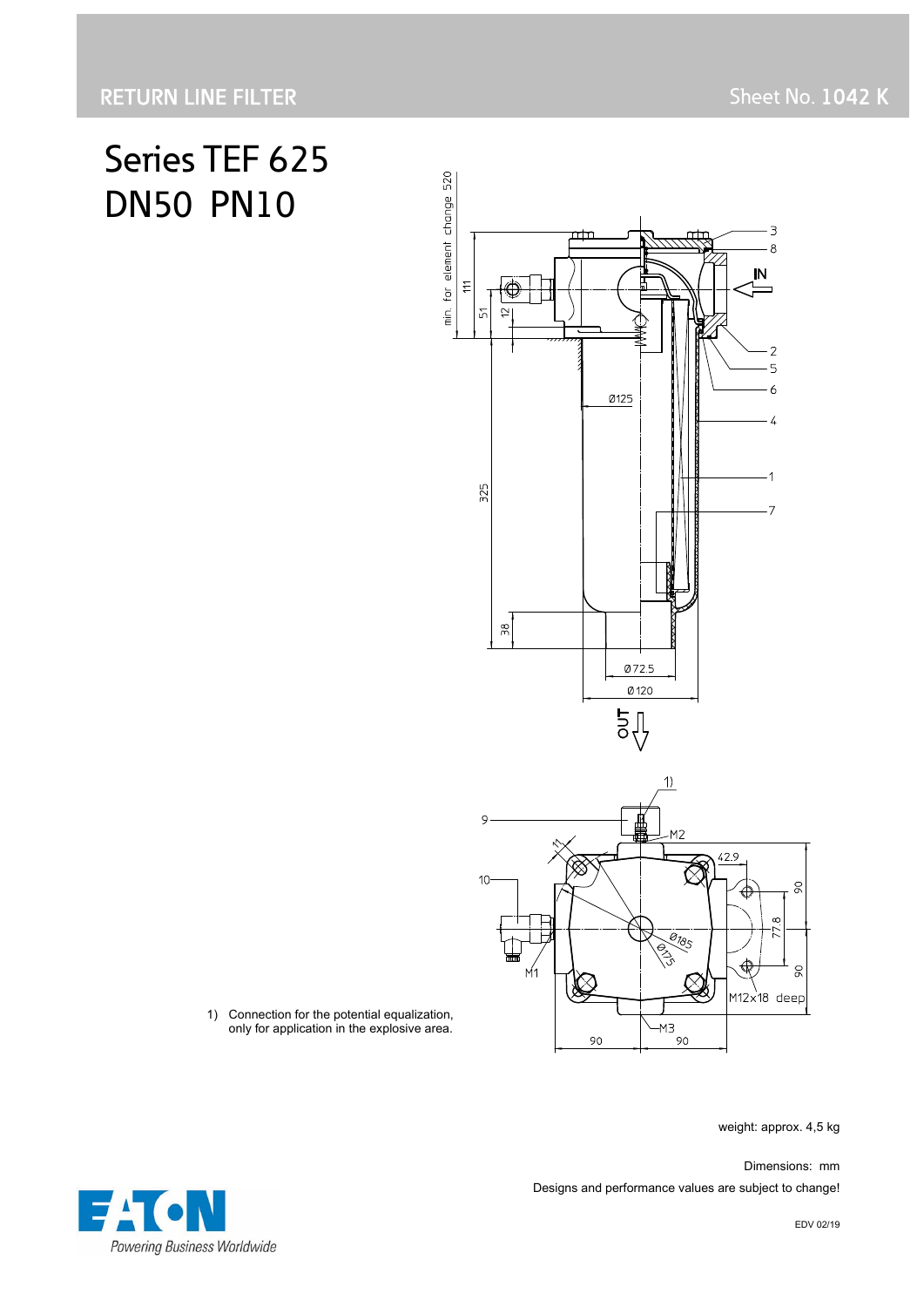# Return Line Filter Series TEF 625 DN50 PN10

# **Description:**

Return-line filter series TEF 625 have a working pressure up to 10 bar. Pressure peaks will be absorbed by a sufficient margin of safety.

The TEF-filters are directly mounted to the reservoir and connected to the return-line.

The filter element consists of a star-shaped, pleated filter material which is supported on the inside by a perforated core tube and is bonded to the end caps with a high-quality adhesive. The flow is from outside to inside.

For cleaning the stainless steel mesh element (see special leaflets 21070-4 and 39448-4) or changing the filter element, remove the cover and take out the element. The mesh elements are not guaranteed to maintain 100% performance after cleaning.

Filters finer than 40 µm use the disposable elements made of paper or microglass. Filter elements as fine as 5 µm(c) are available; finer filter elements on request.

Eaton filter elements are known as stable elements which have excellent filtration capabilities and a high dirt retaining capacity, therefore having a long service life. Due to its practical design, the return-line filter is easy to service.

Eaton filter can be used for petroleum-based fluids, HW emulsions, water glycols, most synthetic fluids and lubrication fluids. Consult factory for specific fluid applications.

When changing the filter element, a detachable connection between the filter head and the filter bowl prevents dirty oil from flowing into the tank.

# **1. Type index:**

# **1.1. Complete filter:** (ordering example)

|                             | TEF. 625. 10VG. 16. S. P. -. FS. 8. -. E1. O.<br>10 <sup>1</sup><br>8<br>9<br>11<br>$12 \mid 13$<br>2<br>5 <sub>1</sub><br>6<br>7<br>1<br>3<br>4 |  |  |  |  |
|-----------------------------|--------------------------------------------------------------------------------------------------------------------------------------------------|--|--|--|--|
| 1                           | series:                                                                                                                                          |  |  |  |  |
|                             | TEF.<br>= tank-mounted return-line-filter                                                                                                        |  |  |  |  |
| 2                           | nominal size: 625                                                                                                                                |  |  |  |  |
| 3<br>filter-material:       |                                                                                                                                                  |  |  |  |  |
|                             | 80G, 40G, 25G stainless steel wire mesh<br>25VG, 16VG, 10VG, 6VG, 3VG microglass<br>10P paper                                                    |  |  |  |  |
| 4                           | filter element collapse rating:                                                                                                                  |  |  |  |  |
|                             | 16<br>$=$ $\Delta p$ 16 bar                                                                                                                      |  |  |  |  |
| 5                           | filter element design:                                                                                                                           |  |  |  |  |
|                             | = without by-pass valve<br>E                                                                                                                     |  |  |  |  |
|                             | S<br>= with by-pass valve $\Delta p$ 2,0 bar                                                                                                     |  |  |  |  |
| sealing material:<br>6<br>P |                                                                                                                                                  |  |  |  |  |
|                             | = Nitrile (NBR)<br>V<br>$=$ Viton (FPM)                                                                                                          |  |  |  |  |
| 7                           | filter element specification:                                                                                                                    |  |  |  |  |
|                             | $=$ standard                                                                                                                                     |  |  |  |  |
|                             | <b>IS06</b><br>= for HFC applications, see sheet-no. 31601                                                                                       |  |  |  |  |
| 8                           | process connection:                                                                                                                              |  |  |  |  |
|                             | FS<br>= SAE-flange connection 3000 PSI                                                                                                           |  |  |  |  |
| 9                           | process connection size:<br>8<br>$= 2u$                                                                                                          |  |  |  |  |
|                             |                                                                                                                                                  |  |  |  |  |
|                             | 10   filter housing specification:<br>$=$ standard                                                                                               |  |  |  |  |
|                             | IS06<br>= for HFC applications, see sheet-no. 31605                                                                                              |  |  |  |  |
|                             | IS10<br>= for ATEX, see shet-no. 68267                                                                                                           |  |  |  |  |
|                             | IS11<br>= for mining applications, see sheet-no. 40530                                                                                           |  |  |  |  |
| 11 I                        | clogging indicator at M1:<br>$=$ without                                                                                                         |  |  |  |  |
|                             | O<br>= visual, see sheet-no. 1616                                                                                                                |  |  |  |  |
|                             | E1<br>= pressure switch, see sheet-no. 1616                                                                                                      |  |  |  |  |
|                             | E <sub>2</sub><br>= pressure switch, see sheet-no. 1616                                                                                          |  |  |  |  |
|                             | E5<br>= pressure switch, see sheet-no. 1616<br><b>PA</b><br>$=$ ground connection                                                                |  |  |  |  |
|                             | 12   clogging indicator at M2:                                                                                                                   |  |  |  |  |
|                             | possible indicators see position 11 of the type index                                                                                            |  |  |  |  |
|                             |                                                                                                                                                  |  |  |  |  |

#### 13 **clogging indicator at M3:**

possible indicators see position 11 of the type index

To add an indicator to your filter, use the corresponding indicator data sheet to find the indicator details and add them to the filter assembly model code.

### **1.2. Filter element:** (ordering example)

|           | 01E. 631. 10VG. 16. S. P. -                   |  |  |
|-----------|-----------------------------------------------|--|--|
|           | $1 \mid 2 \mid 3 \mid 4 \mid 5 \mid 6 \mid 7$ |  |  |
| 1 series: |                                               |  |  |

- 01E. = filter element according to company standard
- 2 **nominal size:** 631
- 3 | 7 | see type index-complete filter

#### **Accessories:**

- SAE-counter flange, see sheet-no. 1652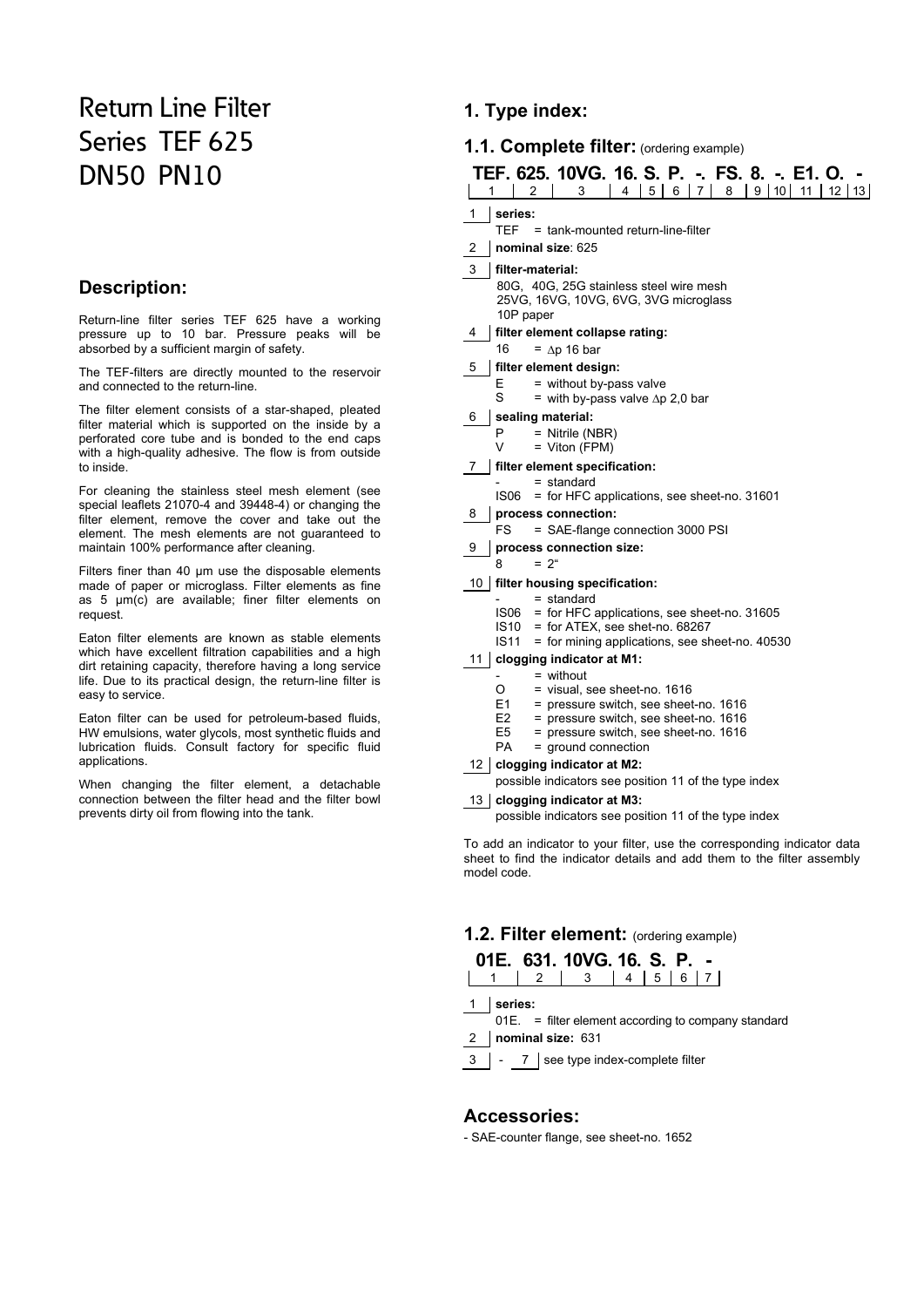# **Technical data:**

operating temperature:  $-10^{\circ}$ C to +100°C operating medium mineral oil, other media on request max. operating pressure: 10 bar opening pressure by-pass valve: 2.0 bar opening pressure by-pass valve: process connection: SAE-flange connection 3000 PSI housing material standard: **filter head and cover AL, / filter bowl glass fiber reinforced polyamide** housing material IS10, category 2 and 3: filter head and cover AL, / filter bowl carbon fiber reinforced polyamide housing material IS11, category M2: filter head and cover GG, / filter bowl carbon fiber reinforced polyamide sealing material: Nitrile (NBR) or Viton (FPM), other materials on request installation position: vertical<br>volume tank: 3.7 l volume tank:

Classified under the Pressure Equipment Directive 2014/68/EU for mineral oil (fluid group 2), Article 4, Para. 3. Classified under ATEX Directive 2014/34/EU according to specific application (see questionnaire sheet-no. 34279-4).

# **Pressure drop flow curves:**

#### **Filter calculation/sizing**

The pressure drop of the assembly at a given flow rate Q is the sum of the housing ∆p and the element ∆p and is calculated as follows:

 $\Delta p$  assembly =  $\Delta p$  housing +  $\Delta p$  element  $\Delta p$  *housing = (see*  $\Delta p = f(Q)$  *- characteristics)* 

$$
\Delta p_{element} \ (mbar) = Q \ \left(\frac{l}{min}\right) \ x \ \frac{MSK}{10} \left(\frac{mbar}{l/min}\right) \ x \ v \left(\frac{mm^2}{s}\right) \ x \ \frac{\rho}{0.876} \left(\frac{kg}{dm^3}\right)
$$

For ease of calculation our Filter Selection tool is available online at www.eatonpowersource.com/calculators/filtration/

#### **Material gradient coefficients (MSK) for filter elements**

The material gradient coefficients in mbar/(I/min) apply to mineral oil (HLP) with a density of 0,876 kg/dm<sup>3</sup> and a kinematic viscosity of 30 mm²/s (139 SUS). The pressure drop changes proportionally to the change in kinematic viscosity and density.

| <b>TEF</b> | VG    |       |             |       |             | u      |        | n      |       |
|------------|-------|-------|-------------|-------|-------------|--------|--------|--------|-------|
|            | 3VG   | 6VG   | <b>10VG</b> | 16VG  | <b>25VG</b> | 25G    | 40G    | 80G    | 10P   |
| 625        | 0,533 | 0,370 | 0,237       | 0,206 | 0,141       | 0,0193 | 0.0180 | 0,0123 | 0,116 |

#### **∆p = f(Q) – characteristics according to ISO 3968**

The pressure drop characteristics apply to mineral oil (HLP) with a density of 0,876 kg/dm<sup>3</sup>. The pressure drop changes proportionally to the density.